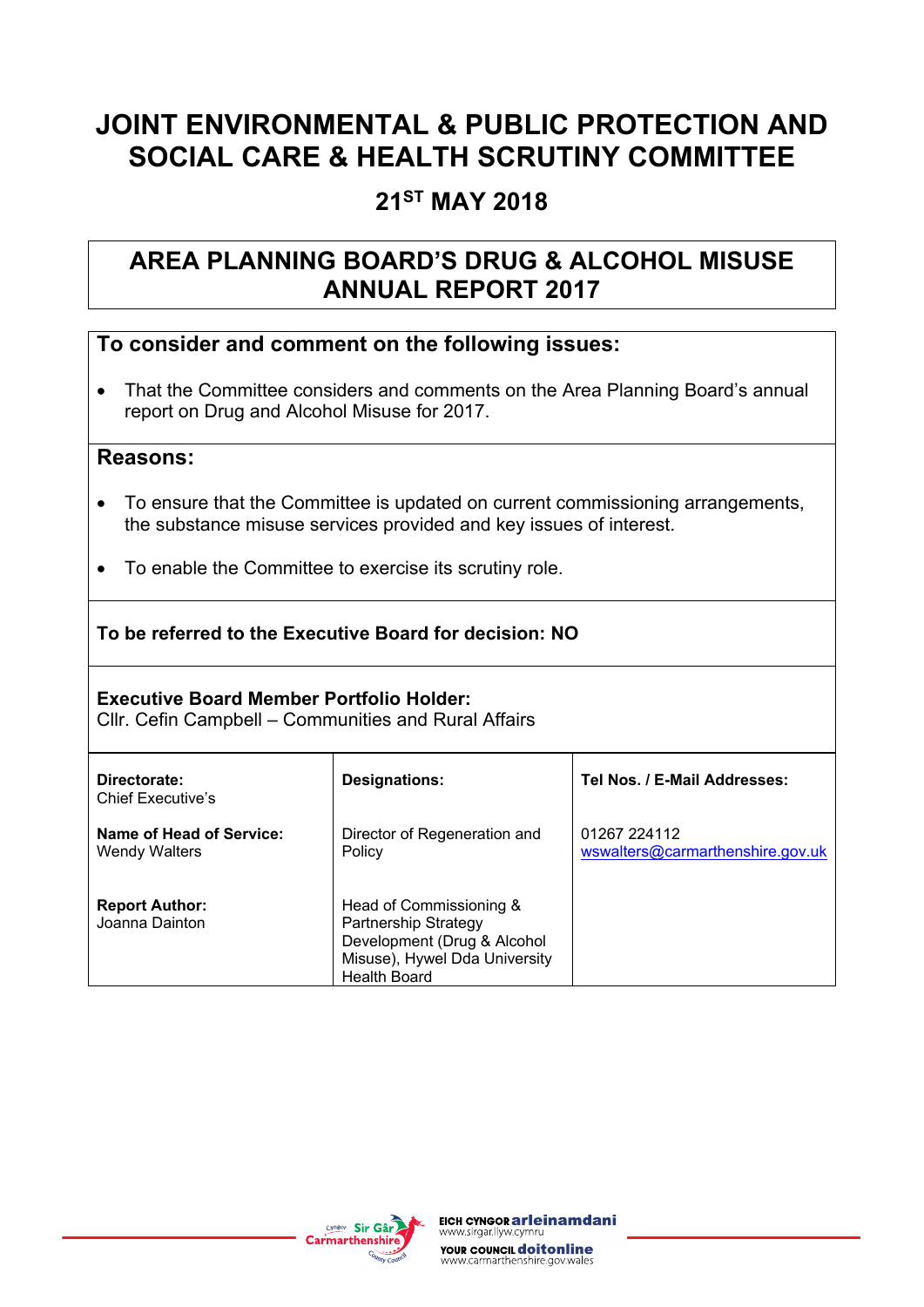# **EXECUTIVE SUMMARY**

# **JOINT ENVIRONMENTAL & PUBLIC PROTECTION AND SOCIAL CARE & HEALTH SCRUTINY COMMITTEE**

# **21ST MAY 2018**

# **AREA PLANNING BOARD'S DRUG & ALCOHOL MISUSE ANNUAL REPORT 2017**

This report covers a range of areas, serving to inform members and update them on current commissioning arrangements and the provision of substance misuse services.

The report provides information on the strategic objectives regarding the provision of such services, the funding arrangements and services/projects commissioned.

Information relating to current issues is also provided including local developments and confirmation of the governance and planning arrangements in place on a regional basis.

**DETAILED REPORT ATTACHED? YES**

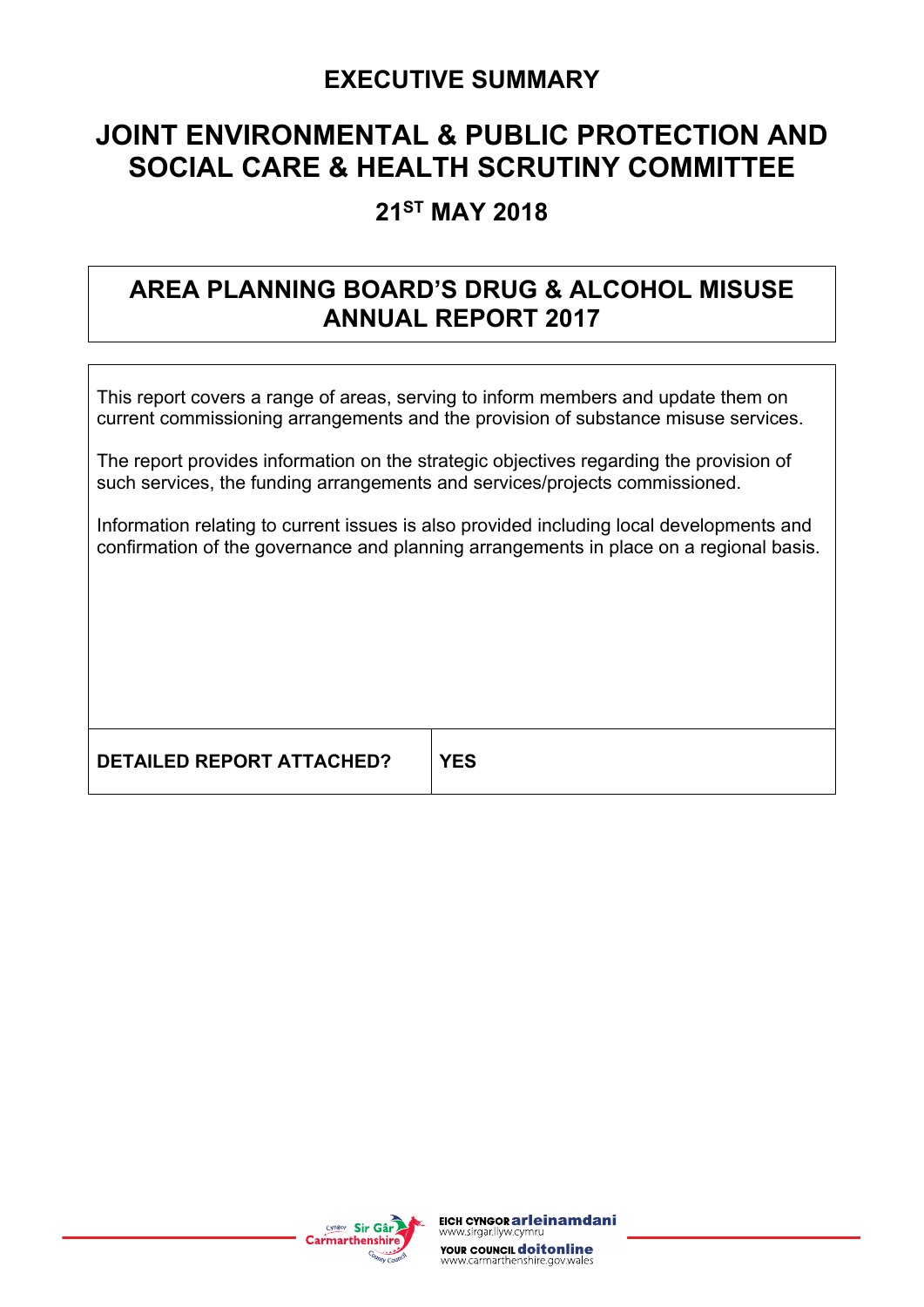# **IMPLICATIONS**

**I confirm that other than those implications which have been agreed with the appropriate Directors / Heads of Service and are referred to in detail below, there are no other implications associated with this report.**

**Signed: Wendy Walters Director of Regeneration and Policy**

| Policy, Crime &<br>Disorder and | Legal       | Finance     | <b>ICT</b>  | Risk<br>Management | Staffing<br>Implications | Physical<br>Assets |
|---------------------------------|-------------|-------------|-------------|--------------------|--------------------------|--------------------|
| Equalities                      |             |             |             | <b>Issues</b>      |                          |                    |
|                                 |             |             |             |                    |                          |                    |
| <b>YES</b>                      | <b>NONE</b> | <b>NONE</b> | <b>NONE</b> | <b>YES</b>         | <b>NONE</b>              | <b>NONE</b>        |

#### **1. Policy and Crime & Disorder**

The 'Fair and Safe Communities' group has a statutory duty to contribute to a local plan to address substance misuse issues locally and it works closely with partner agencies in the commissioning of services and ensuring work is undertaken in the areas of prevention, education, treatment and enforcement.

#### **5. Risk Management**

The effects of alcohol and drug misuse are far reaching, impacting on children, young people, adults, whole families and communities

# **CONSULTATIONS**

**I confirm that the appropriate consultations have taken in place and the outcomes are as detailed below:**

**Signed: Wendy Walters Director of Regeneration and Policy**

**1. Local Member(s) –** N/A

**2. Community / Town Council –** N/A

**3. Relevant Partners –** The report was prepared by officers of the Hywel Dda Health Board on behalf of the Area Planning Board.

**4. Staff Side Representatives and other Organisations –** N/A

**Section 100D Local Government Act, 1972 – Access to Information List of Background Papers used in the preparation of this report:**

#### **THESE ARE DETAILED BELOW:**

| <b>Title of Document</b>  | File Ref No. / Locations that the papers are available for public inspection        |
|---------------------------|-------------------------------------------------------------------------------------|
| Welsh Government's        | Cymraeg -                                                                           |
| Substance Misuse          | http://wales.gov.uk/topics/housingandcommunity/safety/publications/strategy0818/?s  |
| <b>Strategy for Wales</b> | kip=1⟨=cy                                                                           |
| "Working Together to      |                                                                                     |
| Reduce Harm"              | English -                                                                           |
| 2008-18                   | http://wales.gov.uk/topics/housingandcommunity/safety/publications/strategy0818/?la |
|                           | ng=en                                                                               |

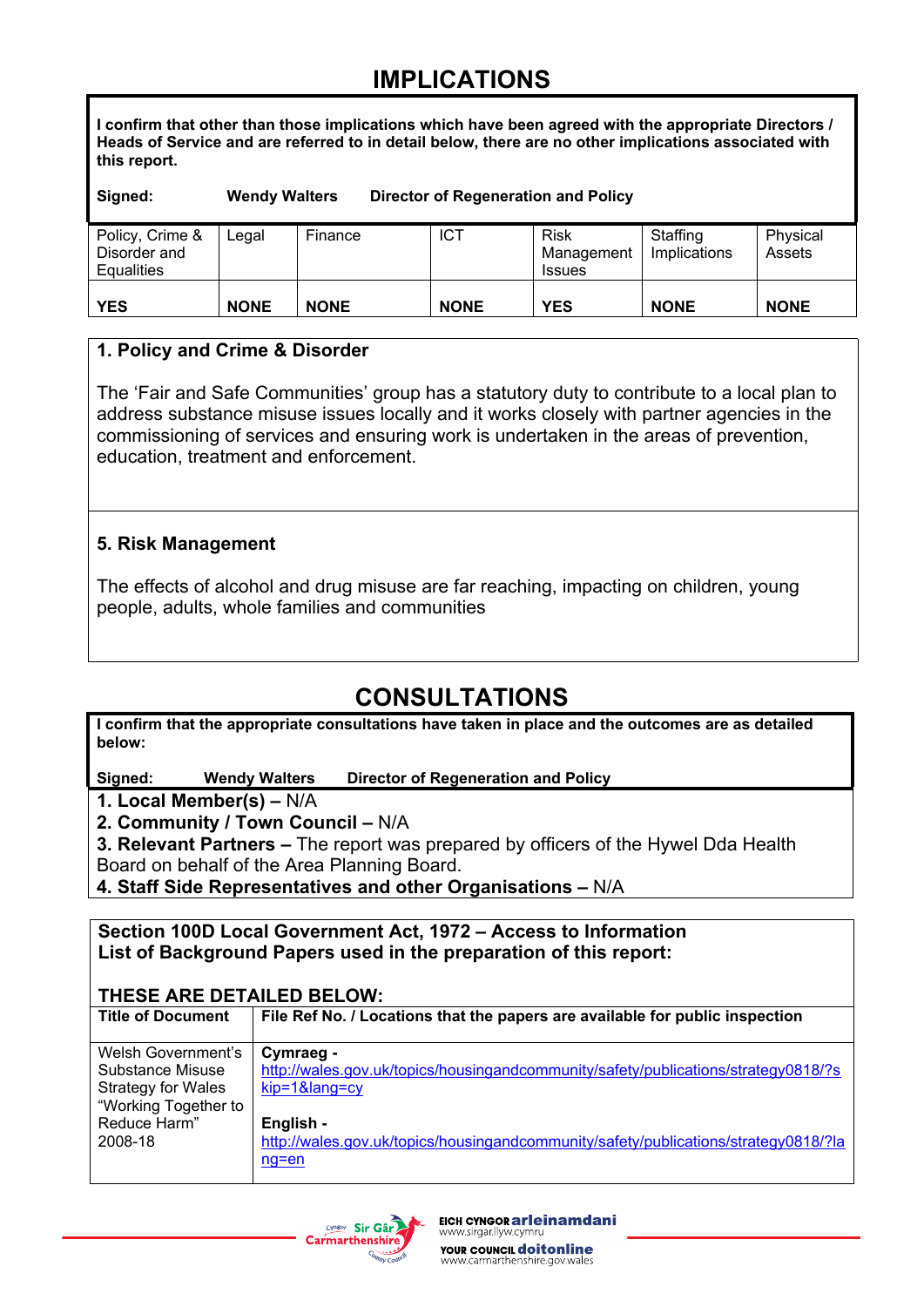# **JOINT ENVIRONMENTAL & PUBLIC PROTECTION AND SOCIAL CARE & HEALTH SCRUTINY COMMITTEE**

# **21ST MAY 2018**

# **AREA PLANNING BOARD'S DRUG & ALCOHOL MISUSE ANNUAL REPORT 2017**

## **1. Introduction**

Dyfed Area Planning Board is the partnership body responsible for supporting the planning, commissioning and performance management of substance misuse services.

Area Planning Boards (APBs) for Substance Misuse in Wales were created in April 2013, co-terminus with the new Local Health Board boundaries. The Dyfed Area Planning Board is a multi –agency partnership made up of the key organisations that have the statutory responsibility for tackling drug and alcohol misuse in the area. The statutory responsible authorities are Dyfed Powys Police, Ceredigion, Carmarthenshire and Pembrokeshire Local Authorities, Hywel Dda Local Health Board, Probation and Fire Service. In addition Public Health Wales, the Youth Offending Service and the Police and Crime Commissioner's office are non-statutory responsible authority members of the APB.

The Area Planning Board Executive has four main areas of responsibility in relation to the drug and alcohol misuse agenda:

- Strategic Direction, Progress and Delivery
- Governance, Scrutiny & Accountability
- Finance
- Performance.

The strategy for tackling drug and alcohol misuse across the region is underpinned by the Welsh Government's 10 year Strategy, "Working Together to Reduce Harm" and associated "Delivery plan for 2016 to 2018".

The four priority areas covered in the national strategy and local delivery plans are:

- Preventing Harm
- Support for substance misusers to improve their health and maintain recovery
- Supporting and protecting families
- Tackling availability and protecting individuals and communities via enforcement activity.

### **2. PROFILE**

The effects of alcohol and drug misuse are far reaching, impacting on children, young people, adults, whole families and communities

### **2.1 Alcohol**

Those at risk of harm from alcohol misuse come from across the spectrum of society. They include chronic heavy drinkers, adults at home drinking at hazardous or harmful levels, and children and young adults who suffer from the consequences of parental alcohol misuse. The health impact of misuse of alcohol is considerable. More people die from alcohol related

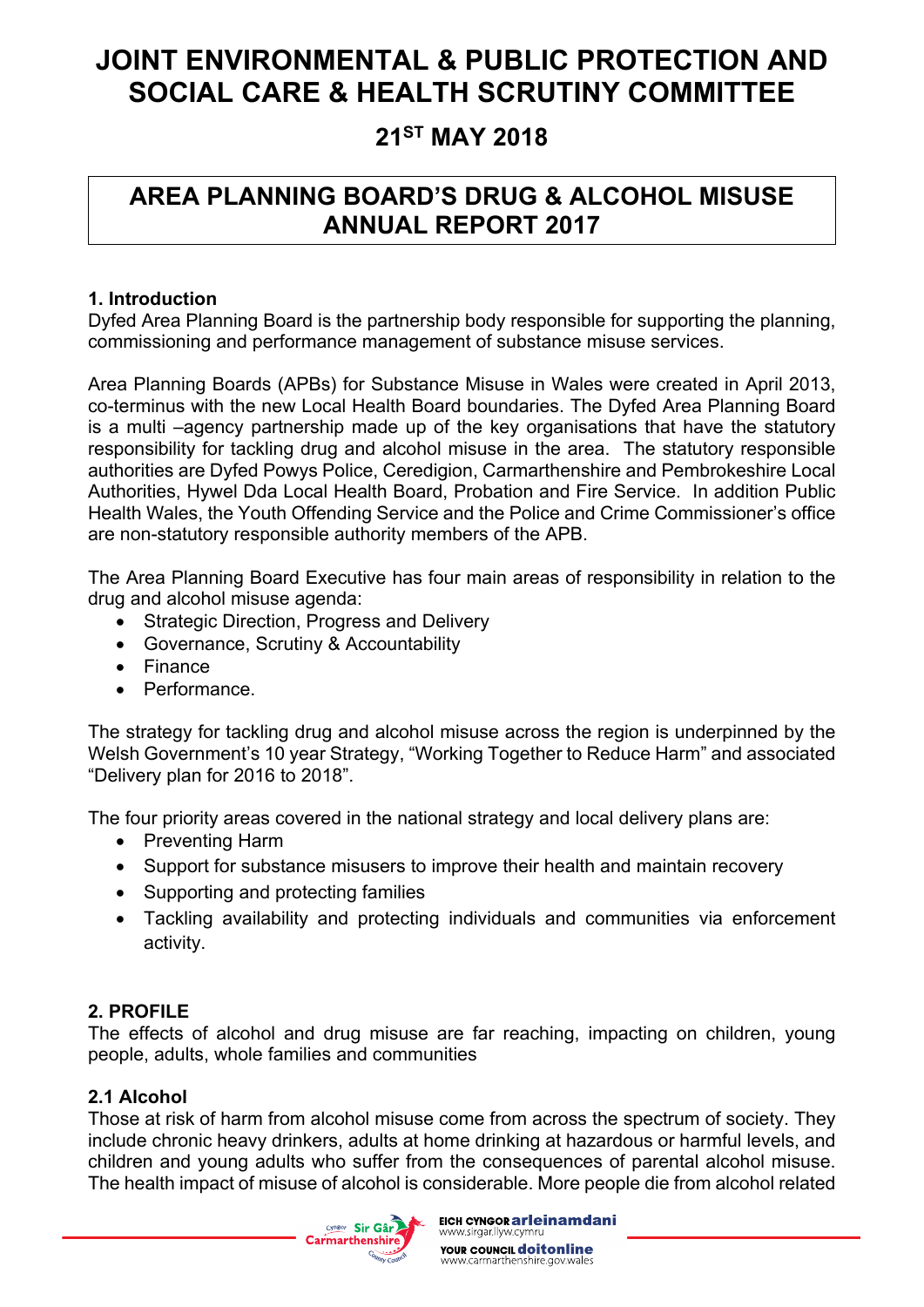causes than from breast cancer, cervical cancer, and MRSA infection combined. Excessive alcohol consumption is a major cause of serious liver disease, which is often fatal. In addition, alcohol is a major contributing factor to the risk of cancer of the breast, mouth, gullet, stomach, liver, pancreas, colon and rectum. Foetal alcohol syndrome is also a risk to the babies of mothers who use alcohol.

There is increasing recognition of the significant health harm that alcohol can cause. In Wales, 15 per cent of all hospital admissions are due to alcohol intoxication; with 30,000 hospital bed days related to alcohol each year and liver disease responsible for about 1600 admissions. The estimated health service cost in Wales of alcohol related chronic disease and alcohol related acute incidents is between £70 million and £85million each year. (Alcohol in Wales Report 2014).

Most recent data on hospital admissions for Hywel Dda Health Board show that over 5000 bed days were taken up by patients with alcohol related conditions at a cost to the Health Board of over £5.2 million per year in inpatient treatment alone.

#### **2.2 Alcohol consumption**

The Welsh Health Survey ceased in 2015. From April 2016, it has been replaced by the National Survey for Wales. The 2016 survey reported 22% of adults in Hywel Dda drinking above 14 units per week.

The graphs below show the position over recent years.

## **% of Adults Exceeding Maximum Daily**

Alcohol Consumption Guidelines % of Adults Binge Drinking on a Weekly Basis



The Welsh Health survey data above, shows the percentage of adults drinking above the recommended guidelines in Hywel Dda has reduced by 3% since 2010 /11, from 40% to 37% in 2014/15. Similarly the percentage of adults binge drinking has reduced by 4% over the same time period, from 24% to 20%.

# **2.3Hospital Admissions 2016 / 17**

Across Wales individual hospital admissions for alcohol specific conditions are decreasing, whereas alcohol attributable admissions are increasing (over past 5 years) by 6.7 per cent for males and 6.9 per cent or females.

Mortality and hospital admission due to alcohol are strongly related to deprivation. The figures below show the Hywel Dda position.

# **2.3.1 Individuals admitted to hospital for an alcohol specific condition**

During 16 – 17, Hywel Dda saw the largest increase in rates of alcohol related hospital admissions for an alcohol specific condition across Wales. Carmarthenshire had an admission rate of 375 individuals per 100,000 population, an increase in 25% since 2015- 16 and an increase of 46% since 12-13. (Nine of the 22 local authorities saw a decrease,

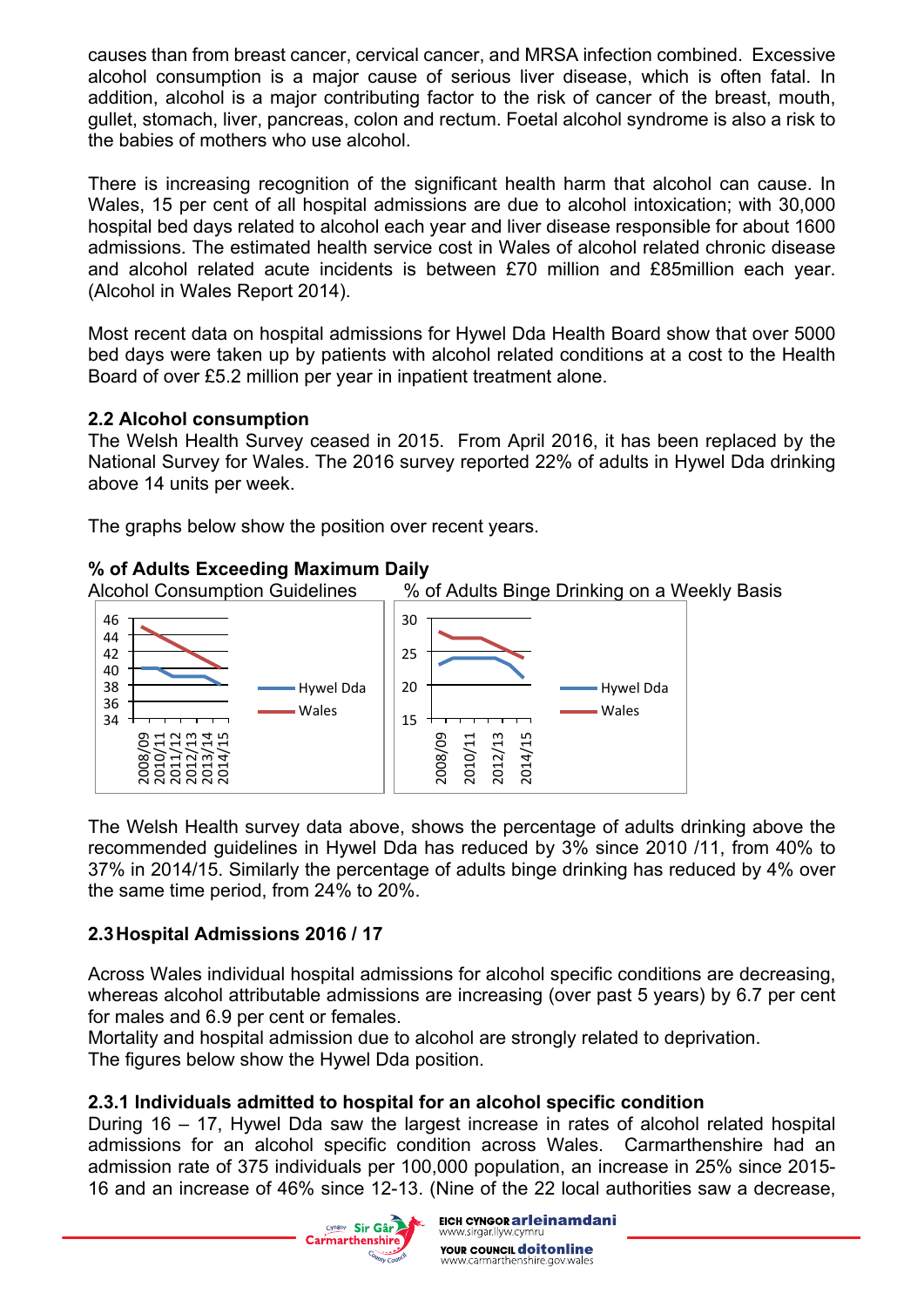Merthyr had the highest with a rate of 456 individuals per 100,000 population). This is a changed position, compared to 15 – 16 figures where both Ceredigion and Pembrokeshire were showing a decrease in rates and Carmarthenshire a small increase of 6.7% compared to the previous year. It is worth noting that both Ceredigion and Carmarthenshire introduced hospital based alcohol liaison nurses during this time, whereas Pembrokeshire does not have a hospital based alcohol liaison service.

#### **Individuals resident in Wales admitted to hospital for an alcohol specific condition in any position, 16 – 17, by Local Authority Area, European Age Standardised Rate**

| <b>Health Board</b><br>Area | <b>Local Authority</b><br>Area | <b>EASR</b><br>2016-17 | Change<br><b>Since</b><br>$2015 -$<br>16 | Change<br><b>Since 12-13</b> |
|-----------------------------|--------------------------------|------------------------|------------------------------------------|------------------------------|
| Hywel Dda                   | Carmarthenshire                | 375                    | 25%                                      | 46%                          |
|                             | Ceredigion                     | 279                    | 13%                                      | 17%                          |
|                             | Pembrokeshire                  | 363                    | 3%                                       | $-14%$                       |

### **2.3.2 Alcohol Attributable Hospital Admissions**

Alcohol attributable hospital admissions in Carmarthenshire in 16 -17, have increased by 12% compared to 15 - 16 and by 27% during the past 5 years. Ceredigion has increased by 8% in the past year and by 19% compared to admission rates five years ago.

#### **Alcohol Attributable Hospital Admission, individuals resident in Wales, episode base, broad measure 2016 – 2017 by Local Authority area EASR**

| <b>Health Board</b><br>Area | <b>Local Authority</b><br><b>Area</b> | <b>EASR</b><br>2016-17 | Change<br><b>Since</b><br>$2015 -$<br>16 | Change<br><b>Since 12-13</b> |
|-----------------------------|---------------------------------------|------------------------|------------------------------------------|------------------------------|
| Hywel Dda                   | Carmarthenshire                       | 2040                   | 12%                                      | 27%                          |
|                             | Ceredigion                            | 1615                   | 8%                                       | 19%                          |
|                             | Pembrokeshire                         | 2008                   | $0\%$                                    | 9%                           |

# **2.4. Drugs**

Misuse of drugs, both legal and illegal, and other mind-altering substances such as solvents, can damage health in a variety of ways. These include fatal overdoses, addiction, mental health problems, infections caused by injecting, and the toxic effects of the many substances that dealers mix with the active substance. Although the greatest harms are associated with the use of illicit drugs, the misuse of prescription-only medicines and over the counter medicines continues to be a problem. There are estimated to be just under 20,000 problem drug users in Wales. The health service cost in Wales of problem drug use have been estimated at £17.6 million per year

There was an increase in drug related deaths during 2016 and 2017 compared to 2015 - 16, in line with a similar increase in England and Wales. A multi-agency case review process has been established and an action plan produced to understand the reasons behind this. Naloxone is being distributed as widely as possible and distribution of Naloxone from hospital sites is being explored.

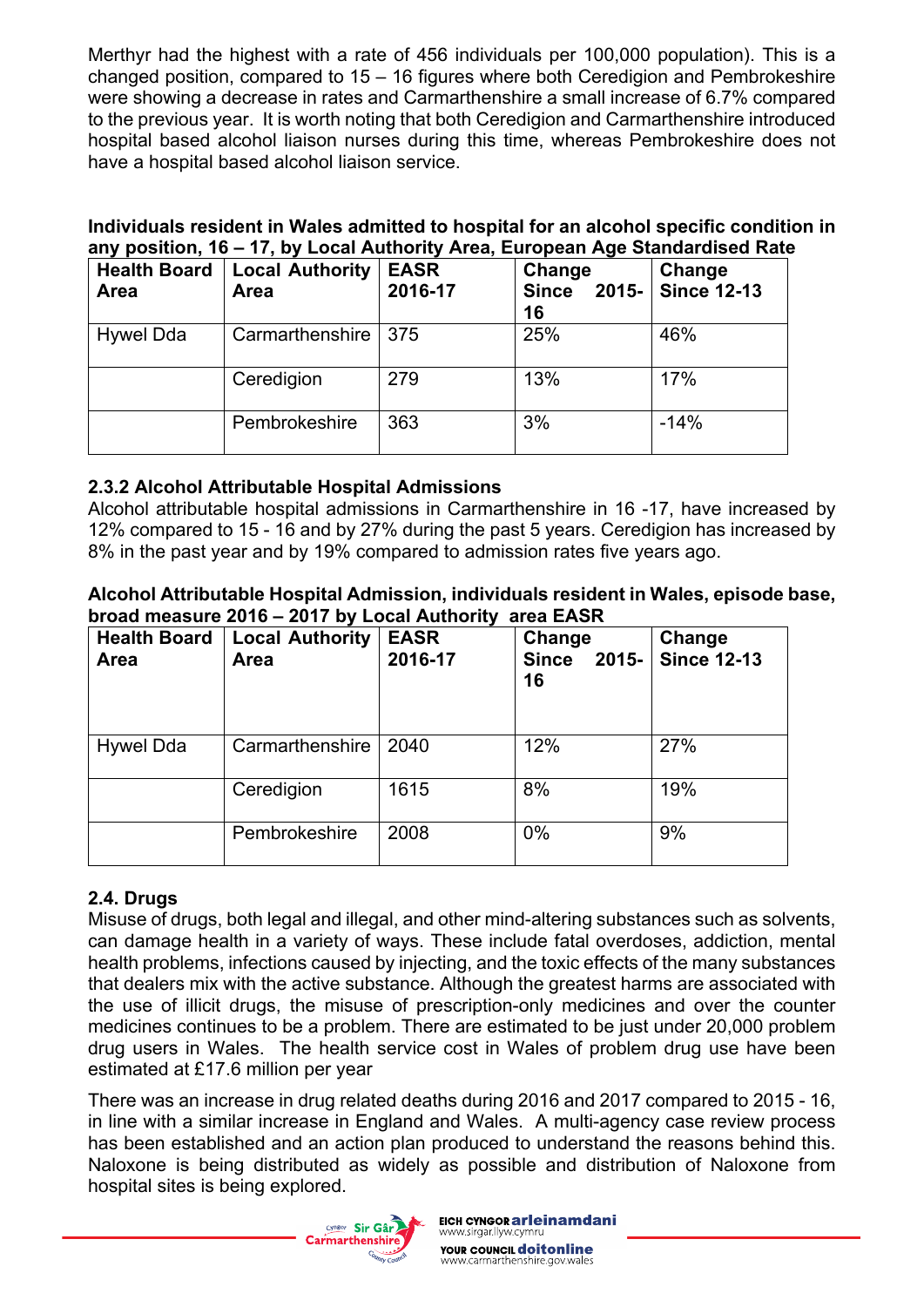### **2.5 Treatment Service Referrals**

In 2016 /17 there were 1197 referrals for alcohol treatment (compared to 1137 in 15/16) and 978 referrals for drug treatment.

The graphs below show the referral rate over the past two years and a comparison of referrals by county during 2017.





#### **2.6 Children and Young People (aged up to 24 years) Children in Need with Parental Substance Misuse problems**

Overall there has been a decrease of 2.1 per cent in the total number of children in need from 19,290 in 2015 to 18,885 in 2016. There were 4,855 children in need registered with local authorities as at 31 March 2016 due to parental substance misuse, a fall of 2.2 per cent on the figure for 2015.

There are considerable variations between local authorities in the proportion of Children in Need with parental substance misuse, with the Wales average 26%. The Hywel Dda figures are below the Welsh average with 24% in Carmarthenshire, 9% in Ceredigion and 13% in Pembrokeshire the latter two having the lowest proportion in Wales. These areas have had dedicated Hidden Harm services for some time which may account for the lower figures. In terms of Children in Need in Wales with substance misuse problems themselves, there were 5% in Carmarthenshire, 6% in Pembrokeshire and 3% in Ceredigion.



EICH CYNGOR ar leinamdani ww.sirgar.llyw.cymru **YOUR COUNCIL doitonline** www.carmarthenshire.gov.wales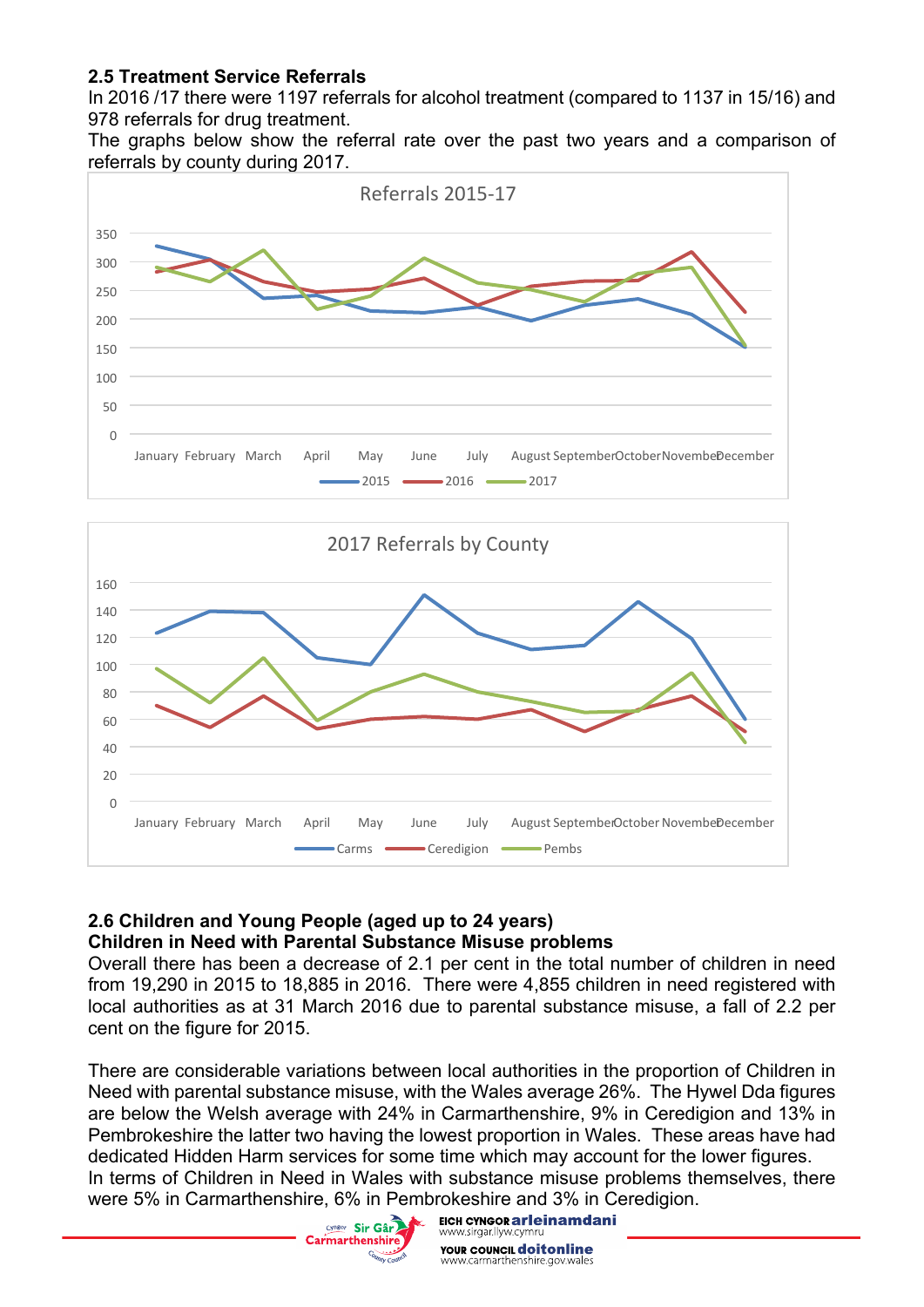There was no consistent relationship between the proportion of children in need with substance misuse problems and the percentage with parental substance misuse problems when compared between local authorities.

School Exclusions due to substance misuse are needed for the Hywel Dda area. However, data indicates that permanent exclusions as a result of drug or alcohol related rose overall from 370 to 380 (2.7 per cent).

### **3. STRATEGY DELIVERY – What are our aims & what have we achieved?**

The APB vision is that:

- People will be healthier and experience fewer risks as a result of alcohol and drug use
- Fewer adults and young people will use drugs or drink alcohol at levels that are damaging to themselves or others
- Individuals will be able to recover from problematic drug and alcohol use and improve their health, wellbeing and life chances
- Alcohol and drug prevention, treatment and support services will be accessible, high quality, evidence based, timely and continually improving
- The family members and children of people misusing alcohol and drugs will be safe, well supported and have improved life chances

In order to achieve this vision, the local Area Planning Board is structured around the priority areas of the Welsh Government Strategy and Delivery plan as follows:



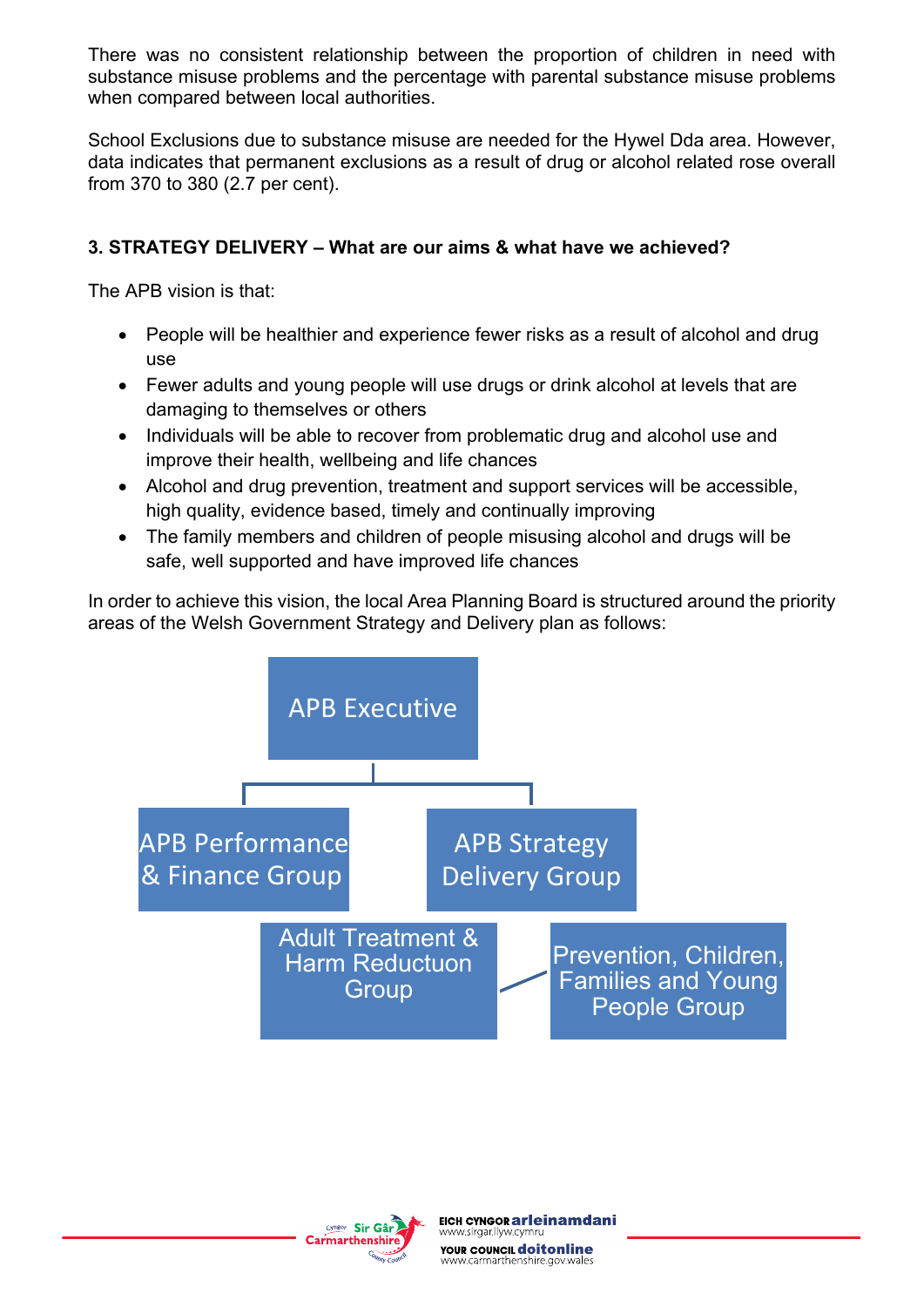The two sub groups of the Strategy Delivery Group are both responsible for implementation of an action plan. Implementation is monitored by both the APB Executive and Welsh Government through quarterly dashboard submissions.

## **3. 1 SERVICES**

The partners that make up the Area Planning Board commission a range of services and interventions to help support its vision and achieve its objectives including:

- **DDAS Adult Drug and Alcohol Service Single point of contact** service for the three counties providing Harm Reduction, Early Intervention and brief intervention services. The service also provides **training in drug or alcohol misuse to professionals.**
- **Social Care Substance Misuse Teams** provided by each of the three local authorities
- **Community Drug and Alcohol Service**, **Hywel Dda University Health Board** providing structured interventions for individuals with more complex needs related to their drug and alcohol use
- **Alcohol Liaison Service –** provided in three of the four hospital sites across Hwyel Dda
- **Inpatient Detox and Resident Rehabilitation**
- **Family Support Services** for individuals concerned about a friend or family members drug and alcohol use
- **Children and Young Persons services** including the **Youth Health Team** in Ceredigion and Carmarthenshire, **Specialist CAMHS** Young Persons Substance Misuse and Mental Health Service, **Tim Teulu** in Ceredigion and the three county **Choices** young persons service.
- **Out of Work Service** Project aimed at helping those in recovery back into education and employment.

# **3.2 Key Highlights**

All APB commissioned services provide detailed reports on a quarterly basis on their performance. Staff from these services sit on the implementation groups and are key to driving forward the objectives within the implementation plans. Some of the achievements during 2017 include:

- 37 training sessions delivered, training 388 professionals across Dyfed in various substance misuse topics
- 13 campaigns delivered
- 336 Dry Blood Spot Test's completed identifying 17 service users with Hep C
- 397 Naloxone kits given out
- Introduction of a Patient Group Directive for the administration of Pabrinex as prophylaxis for those at risk of developing Alcohol Related Brain Injury (ARBI). A successful pilot took place in Ceredigion where those at risk are identified at Tier 2 and referred through for a course of Pabrinex.
- Trialling of Non-Medical Prescribing (NMP) within Ceredigion which has successfully improved access to prescribing. CDAT is now scoping the roll out across the 3 counties to compliment the CDAT Specialist Prescribing clinics.

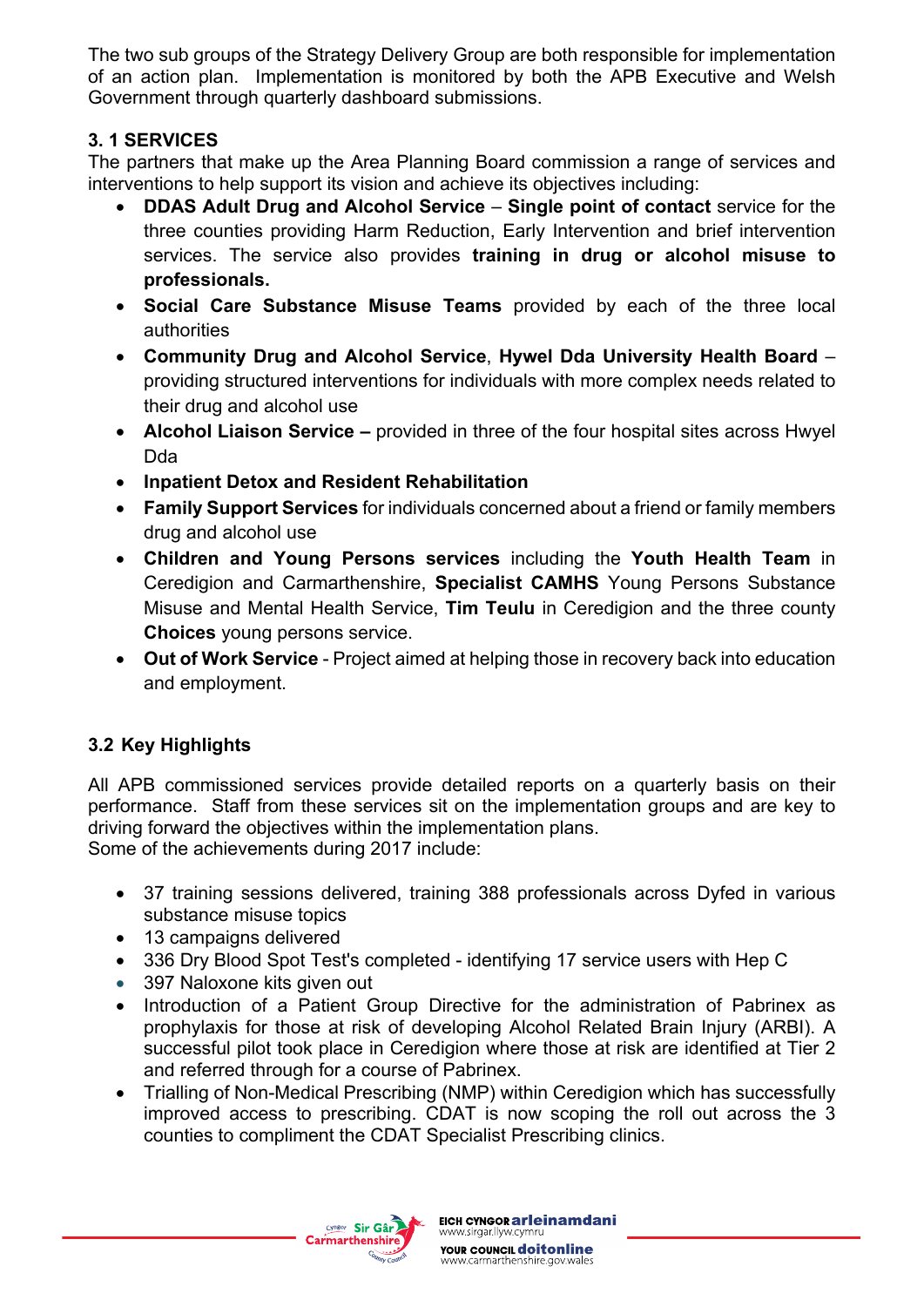- Development of a Mental Health and Substance Misuse Training programme which has been delivered to the Hywel Dda Health Board's Mental Health and Substance Misuse Staff to meet the requirements of the Welsh Government's Co-occurring Treatment Framework.
- Reviews undertaken of drug related deaths producing key learning and action plan to reduce future deaths.

#### **4. FINANCE**

The Area Planning Board has responsibility for management of the following budgets: **Welsh Government Substance Misuse Action Fund - £2, 550, 364 NHS Ring fenced Allocation - £1.7 Million**

In addition, APB member organisations, through a Memorandum of Understanding, try to ensure that their individual organisational spend on drug and alcohol misuse is in line with the agreed collective strategic priorities.

#### **5. PERFORMANCE**

The graphs below show Dyfed Area Planning Board performance against the Welsh Government Key Performance Indicators (KPIs) for drug and alcohol misuse across a 12 month rolling period. The figures offer a comparison with other Area Planning Boards. Overall Dyfed Area Planning Board performs well compared to the rest of Wales.

#### **KPI 1 – % of DNAS (Do not attends) Post Assessment: Red ≥30%, Amber 20.1-29.9%, Green ≤20%**

The graph below shows that Dyfed has one of the lowest DNA rates across Wales, with only 5% of individuals in December not attending following assessment.



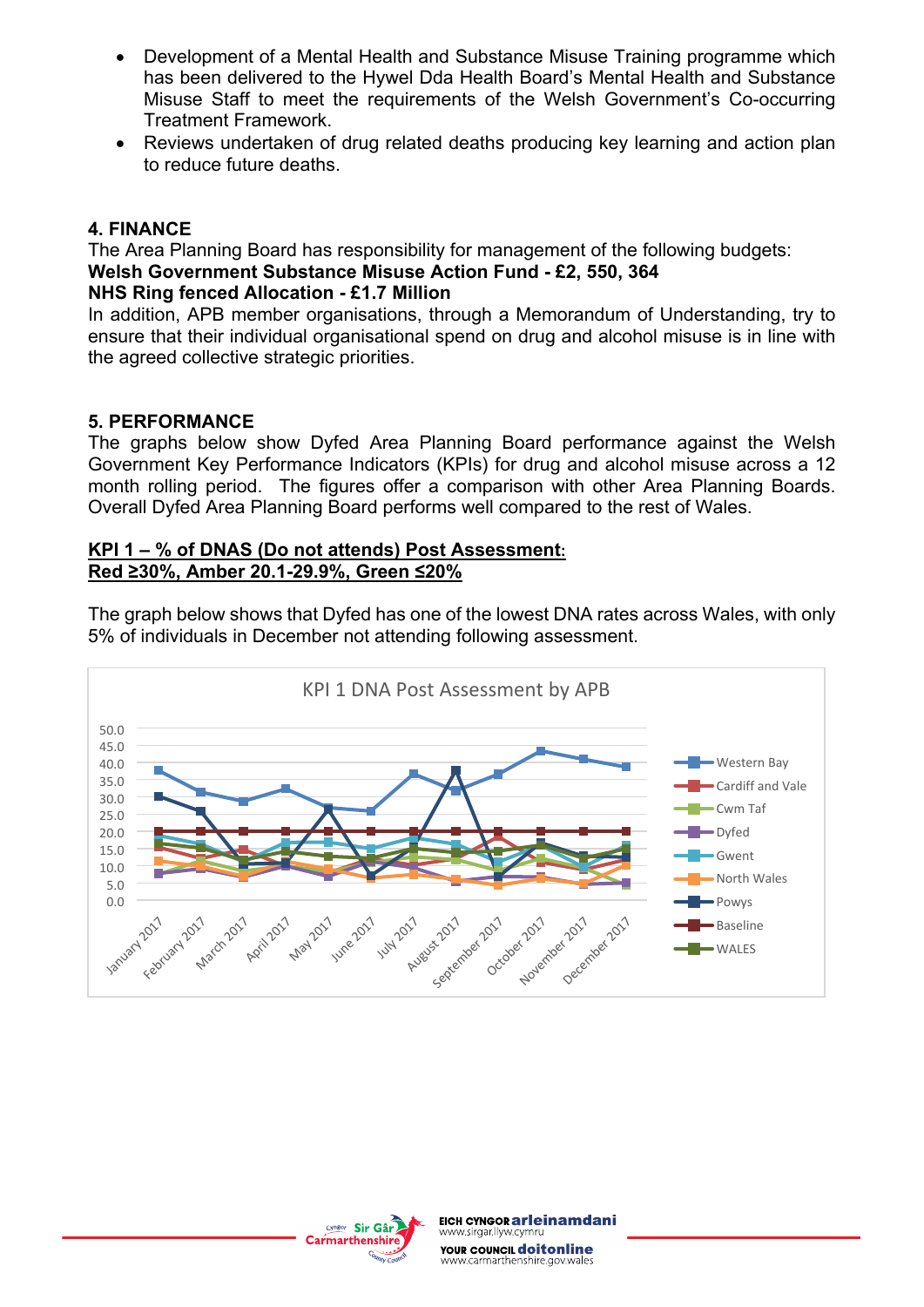#### **KPI2 - Waiting Times from Referral to Treatment (within 20 working days) - Achievement: Red ≤70%, Amber 70.1-79.9%, Green ≥80%**

Waiting times for access to services is low, with over 90% of patients being seen within 20 days during November and December 2017.



#### **KPI 3 – Substance Misuse is reduced between treatment start and treatment completion**

In December 2017 over 90% of individuals completing treatment had reduced their drug and/or alcohol use, above the Welsh baseline target.



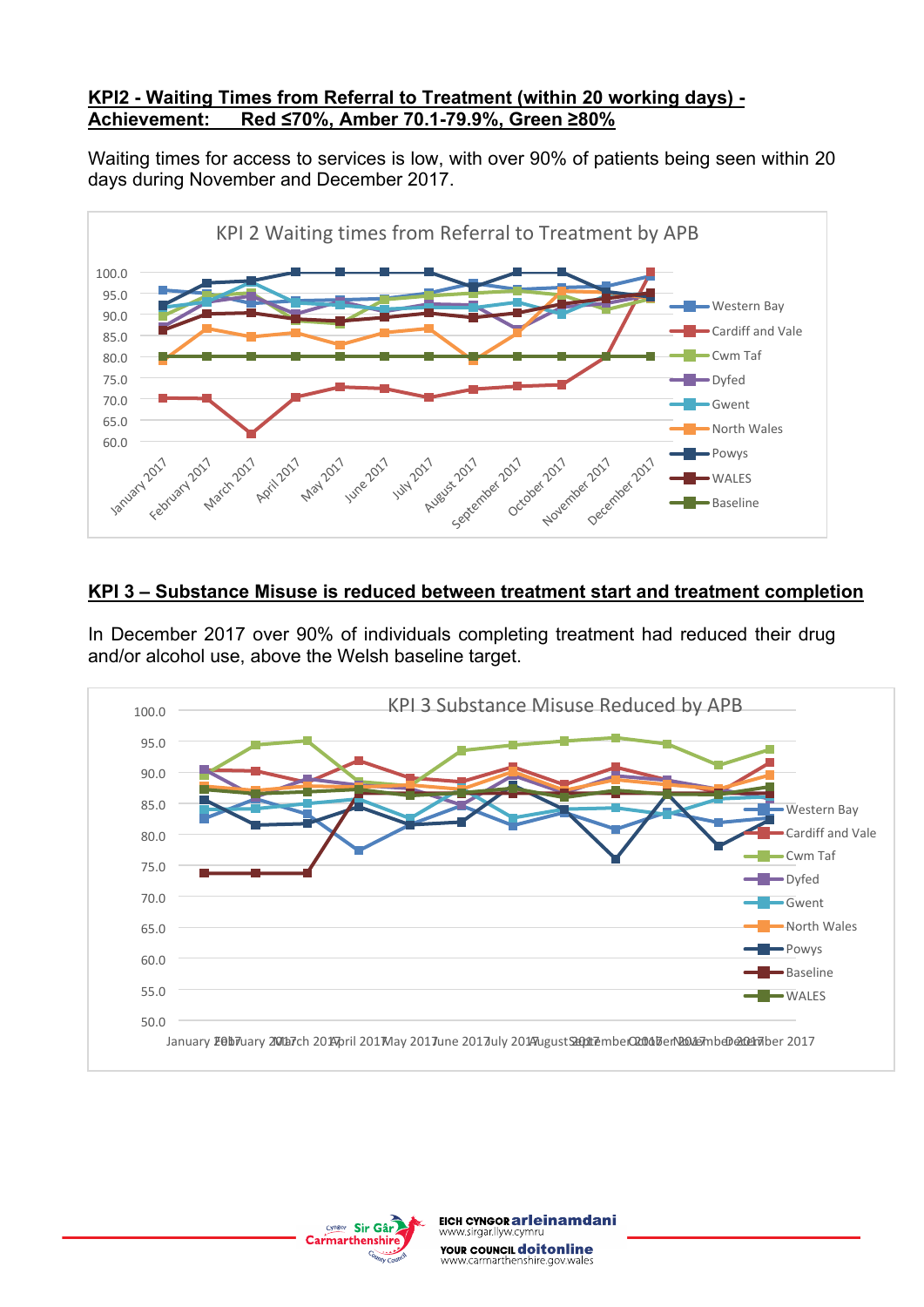#### **KPI 4 – Quality of Life Improved**

Similarly, over 90% of individuals reported their quality of life had improved between start and treatment completion.



### **KPI5 – Numbers completing Treatment**



In Dyfed, over 90% of service users complete their treatment goals and Dyfed APB is one of the best in Wales for this Key Performance Indicator.